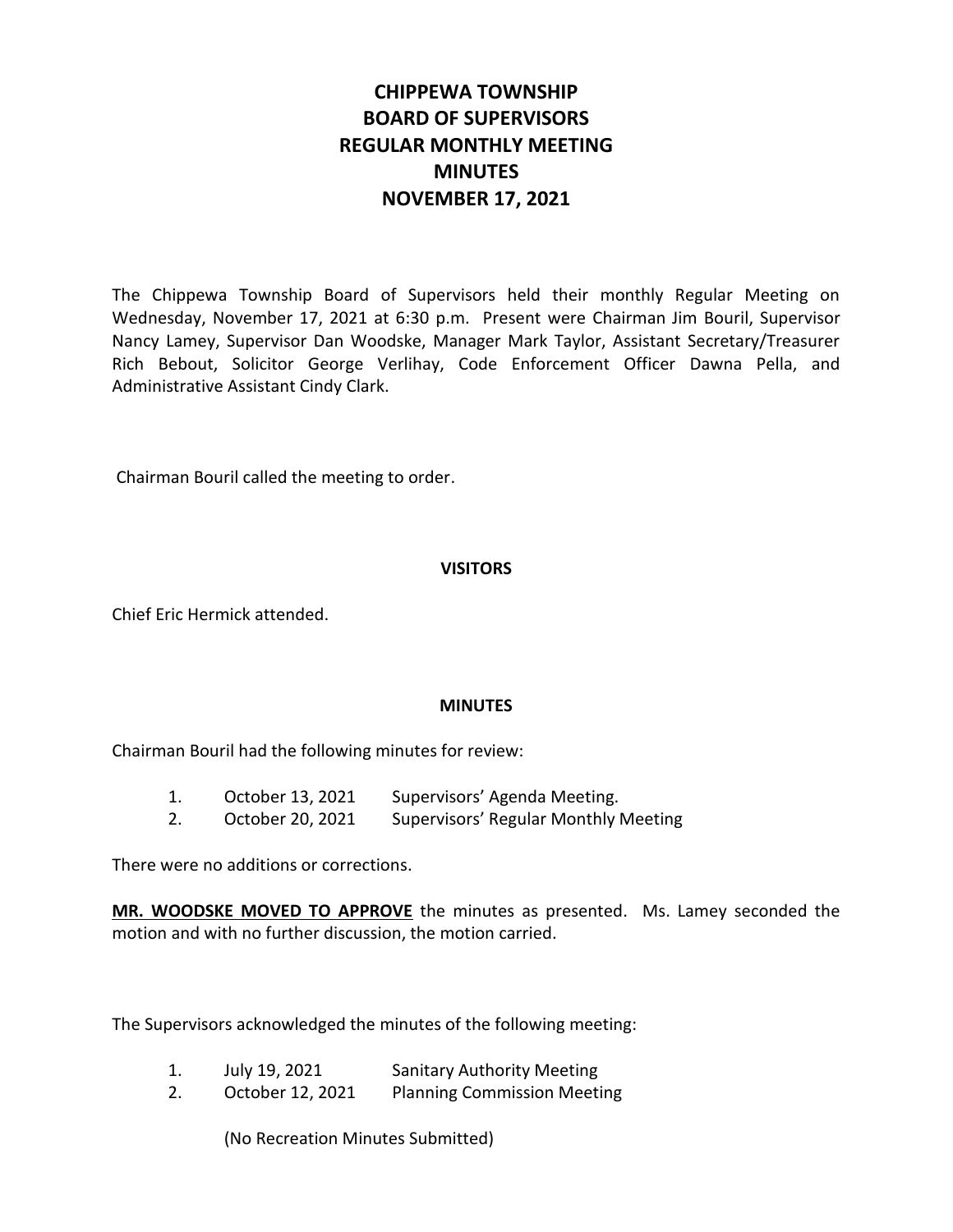#### **ITEMS TO BE ACTED ON**

None.

#### **REPORTS**

Chairman Bouril had the following October reports for review:

- 1. Financial Report
- 2. Police Department Report
- 3. Road Report
- 4. Wage Tax/OPT Report
- 5. Real Estate Tax Report
- 6. Zoning Report
- 7. Code Enforcement Officer's Report

(no Fire Report was provided)

#### **MANAGER'S REPORT**

Manager Taylor had the following items for discussion:

1. 2022 Budget;

Manager Taylor said that the 2022 Budget has been presented and advertised and it Is ready for adoption.

**MS. LAMEY MOVED TO ADOPT** the 2022 Budget. Mr. Woodske seconded the motion and with no further discussion the motion carried.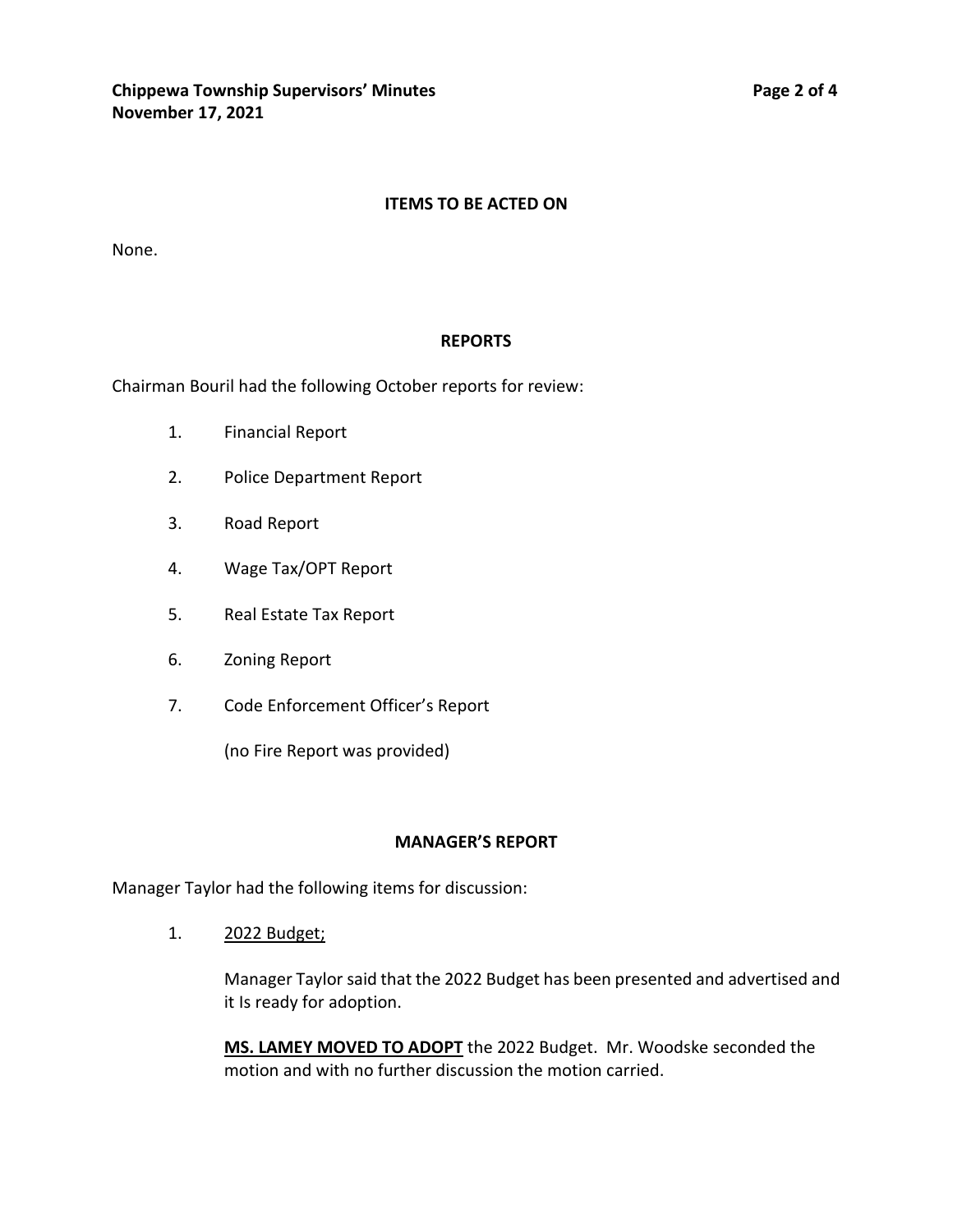#### 2. Resolution 2021-7:

Manager Taylor said this is to set the dollar amount for the budget as follows:

| 8.88 | mils | General                  |
|------|------|--------------------------|
| 1.33 | mils | Fire Equipment           |
| .95  | mils | Recreation               |
| 4    | mils | Capital Improvements     |
| 2.83 | mils | <b>Road Construction</b> |
|      |      |                          |
| 18   | mils | Total                    |

**MR. WOODSKE MOVED TO APPROVE** Resolution 2021-7. Ms. Lamey seconded the motion and with no further discussion the motion carried.

#### 3. Resolution 2021-8:

Manager Taylor said this resolution deals with the Beaver County 2021 Hazard Mitigation Plan and is needed in order to get funding in case of a disaster.

**MS. LAMEY MOVED TO ADOPT** Resolution 2021-8. Mr. Woodske seconded the motion and with no further discussion, the motion carried.

#### 4. Frasso Subdivision:

The Manager said this was presented at last week's Agenda Meeting and is a request to carve a two-acre lot from a larger piece of property. There had previously been a contingency regarding the planning module, but an e-mail arrived regarding this today. It has been approved. He said this is now ready to be approved by the Supervisors with no contingencies.

**MS. LAMEY MOVED TO APPROVE** the Frasso subdivision. Mr. Woodske seconded the motion and with no further discussion, the motion carried.